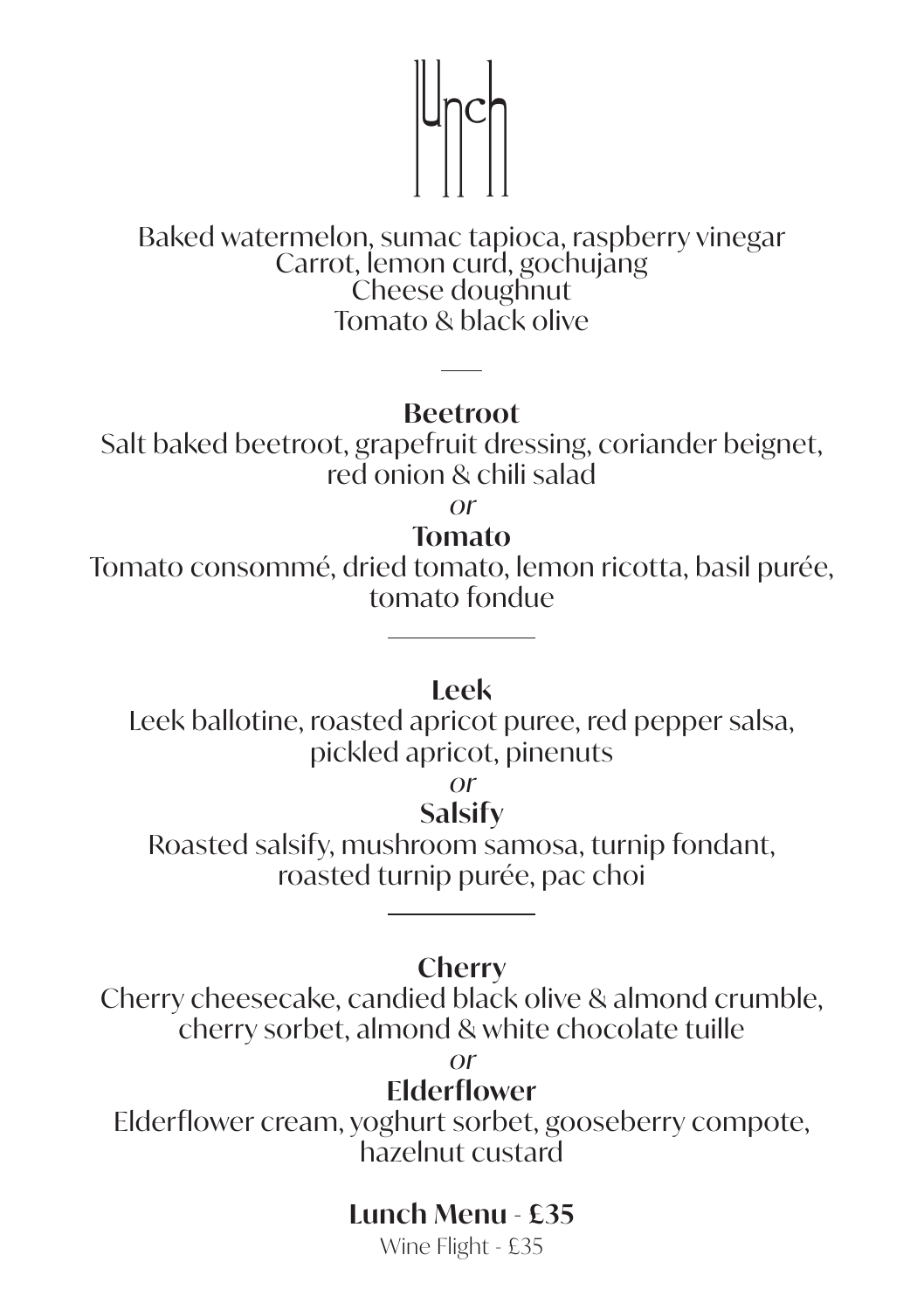

Baked watermelon, sumac tapioca, raspberry vinegar Carrot, lemon curd, gochujang Cheese doughnut Tomato & black olive

#### **Tomato**

Tomato consommé, dried tomato, lemon ricotta, basil purée, tomato fondue

# **Celeriac**

Salt baked celeriac, confit lemon, pea & broad bean

## **Red Pepper**

Red pepper ballotine, sweet & sour tomato, pac choi, spiced peanut

**Cheese Selection [£15 supplement]** Cheese selection, apple turnover, crackers, grapes

**Tonka**

Tonka bean pannacotta, chicory compote, pumpkin seed oil

**Cherry**

Cherry cheesecake, candied black olive & almond crumble, cherry sorbet, almond & white chocolate tuille

**Classic Menu - £45**

Wine Flight - £40 | Drinks Pairing - £40 | Non-Alcoholic Pairing - £30